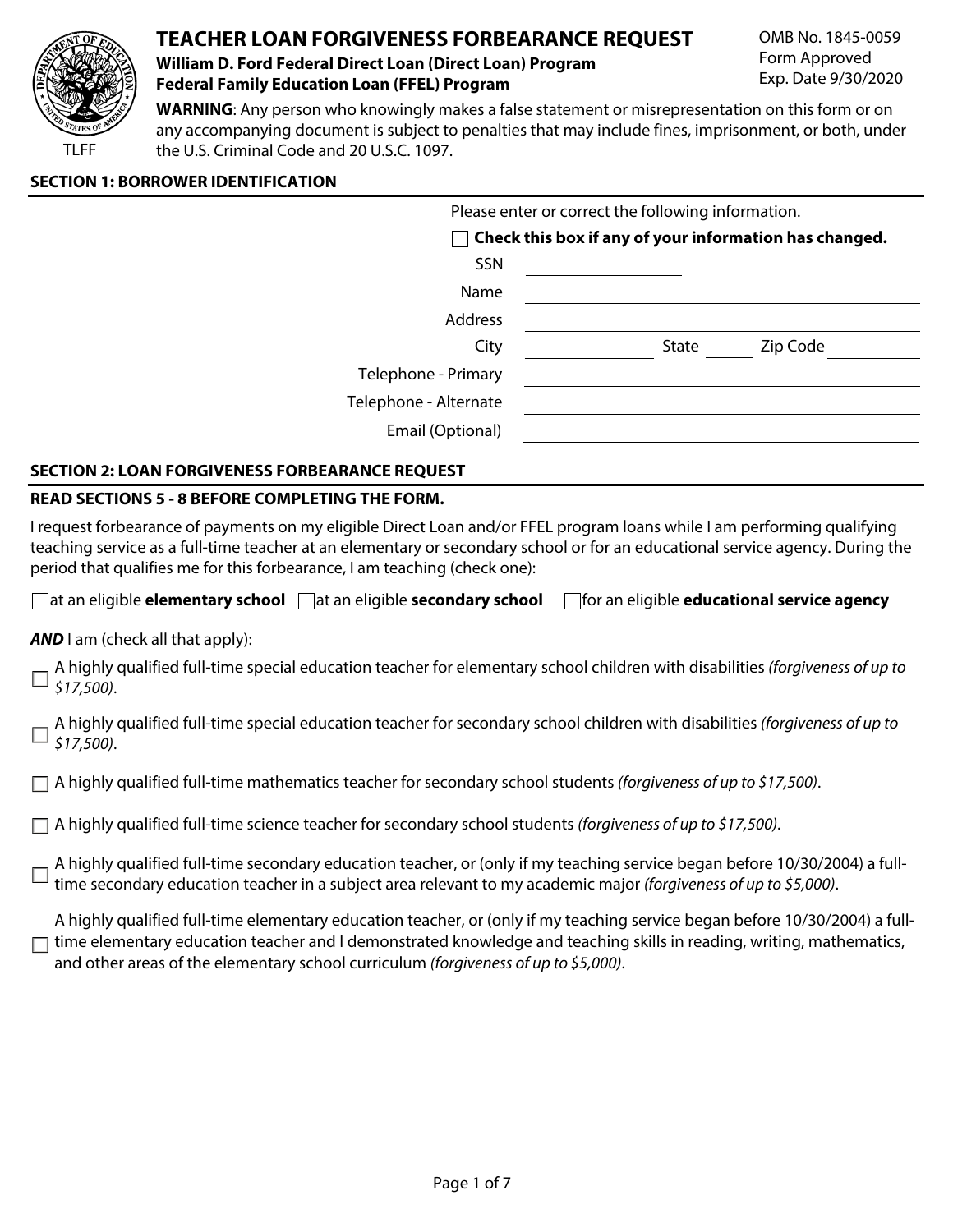#### **SECTION 2: LOAN FORGIVENESS FORBEARANCE REQUEST (CONTINUED)**

|                                                                      | The current academic year of teaching service for which I am requesting forbearance begins/began on (show dates as mm-  |
|----------------------------------------------------------------------|-------------------------------------------------------------------------------------------------------------------------|
|                                                                      | and ends on                                                                                                             |
| I expect to complete my fifth year of qualifying teaching service on |                                                                                                                         |
|                                                                      | I am/will be performing my qualifying teaching service at the following school or educational service agency (ESA):     |
| School (not school district) or ESA Name                             |                                                                                                                         |
| an Indian tribal group under contract with the BIE.                  | Check here if this is a school operated by the Bureau of Indian Education (BIE) or operated on an Indian reservation by |
| School or ESA Address (Street, City, State, Zip Code)                |                                                                                                                         |
| School or ESA Website                                                |                                                                                                                         |
| <b>School District</b>                                               | County                                                                                                                  |
| Telephone                                                            |                                                                                                                         |

#### **SECTION 3: UNDERSTANDINGS, CERTIFICATIONS, AND AUTHORIZATION**

**I understand** that: **(1)** this forbearance is granted in twelve-month increments and if I choose to extend it, I must reapply each year during the five consecutive, complete years of required employment; **(2)** any unpaid interest that accrues during the forbearance period may be capitalized, as permitted by law; **(3)** I qualify for this forbearance only if my loan holder determines that the expected forgiveness amount for which I am performing qualifying service (up to \$5,000 or up to \$17,500, as applicable) will satisfy the anticipated outstanding balance of my eligible loans at the end of my fifth year of qualifying service; and **(4)** if I am past due on payments not covered by this forbearance, my loan holder may grant a separate forbearance to resolve the delinquency on these payments at the time my request is processed.

**I certify** that: **(1)** the information I provided in Section 2 is true and correct; **(2)** after the forbearance ends, I agree to repay the loans according to the terms of my promissory notes and repayment schedules; **(3)** I will notify my loan holder immediately if my teaching service at an eligible school or ESA ends or I otherwise become ineligible for the Teacher Loan Forgiveness Program; and **(4)** I meet the eligibility requirements and have read and understand the definitions and terms and conditions for the Teacher Loan Forgiveness Program in Sections 6-8.

**I authorize** the entity to which I submit this request and its agents to contact me regarding my request or my loans at any cellular telephone number that I provide now or in the future using automated telephone dialing equipment or artificial or prerecorded voice or text messages.

| <b>Borrower's Signature</b> | <b>Date</b> |
|-----------------------------|-------------|
|                             |             |

#### **SECTION 4: WHERE TO SEND THE COMPLETED TEACHER LOAN FORGIVENESS FORBEARANCE REQUEST**

Return the completed form and any documentation to: (If no address is shown, return to your loan holder.)

If you need help completing this form, call: (If no information is shown, call your loan holder.)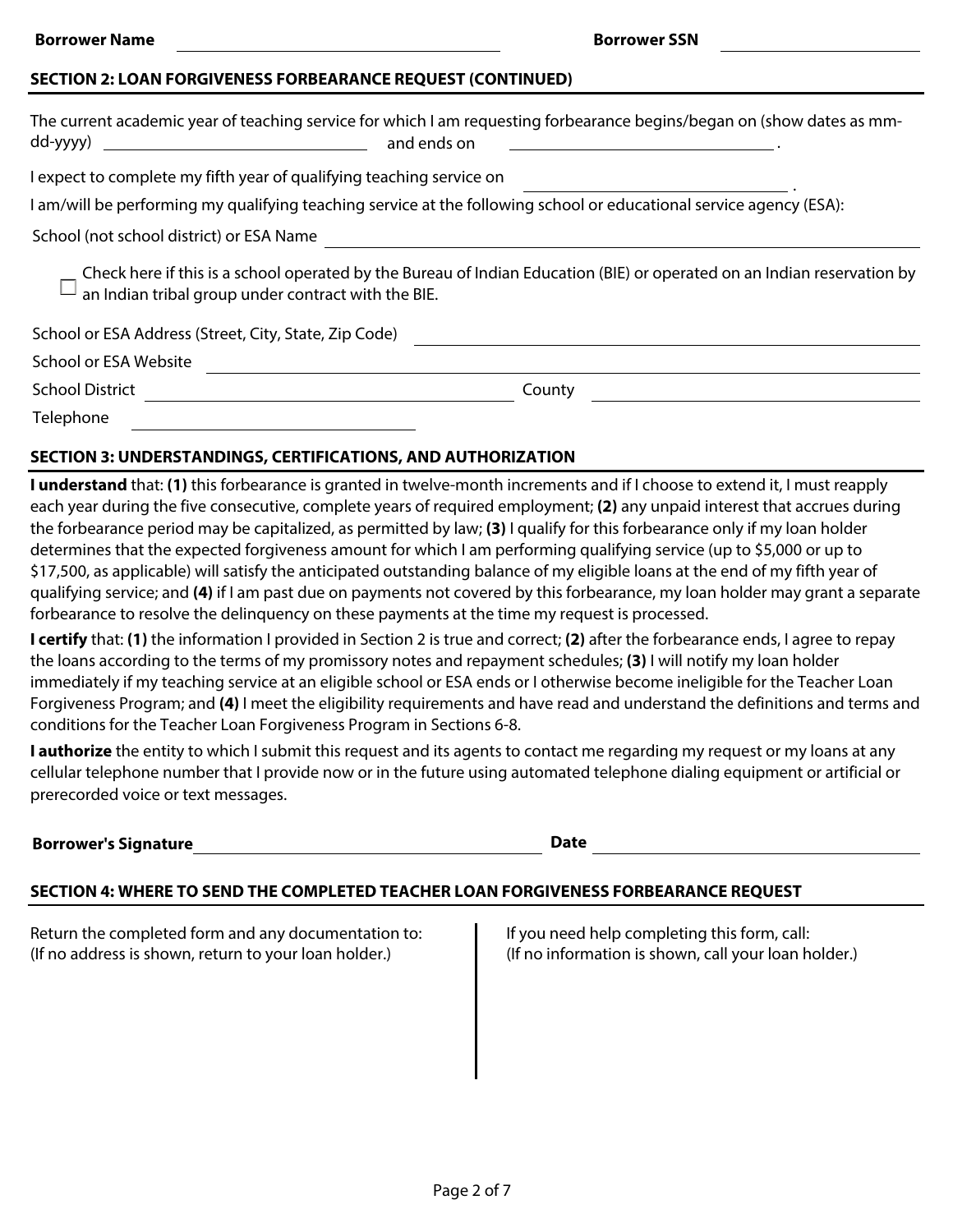## **SECTION 5: INSTRUCTIONS FOR COMPLETING THE FORM**

Throughout this form, all references to "the Department" mean the U.S. Department of Education.

Before completing Sections 2 and 3, carefully read the entire form. Be sure to provide all requested information. Enter your name and Social Security Number at the top of page 2. Type or print using dark ink. Show dates as mm-dd-yyyy (for example, show "January 31, 2018" as "01-31-2018").

If you do not qualify for this forbearance this year, you may contact your loan holders for other forbearance options or reapply for this forbearance in a year when you are completing one of your five consecutive, complete years of teaching service.

**Return the completed form to the address shown in Section 4.** If you are applying for forbearance of loans that are held by different loan holders, you must submit a separate form to each loan holder.

### **SECTION 6: DEFINITIONS**

A **forbearance** is a period of time during which you are not required to make payments or temporarily allowed to make smaller payments than previously scheduled, or an extension of time for making payments. You are responsible for any interest that accrues on a loan during forbearance. If you do not pay the interest that accrues on the loan, the interest may be capitalized.

**Capitalization** is the addition of unpaid interest to the principal balance of your loan. This will increase the principal and total cost of your loan.

A **teacher** is a person who provides direct classroom teaching or classroom-type teaching in a non-classroom setting, including special education teachers (see below). **NOTE:** School librarians, guidance counselors, and other administrative staff are not considered teachers for the purposes of this loan forgiveness program.

**Special education** means specially designed instruction, at no cost to parents, to meet the unique needs of a child with a disability (see below), including instruction conducted in the classroom, in the home, in hospitals and institutions, and in other settings; and instruction in physical education (see below).

A **child with a disability** is a child who needs special education and related services because the child has an intellectual disability, a hearing impairment (including deafness), a speech or language impairment, a visual impairment (including blindness), a serious emotional disturbance, an orthopedic impairment, autism, a traumatic brain injury, another health impairment, or a specific learning disability. For a child age 3 through 9, the term "a child with a disability" may, at the discretion of the state and the local educational agency, include a child who needs special education and related services because the child is experiencing developmental delays, as defined by the state

and as measured by appropriate diagnostic instruments and procedures, in one or more of the following areas: physical development, cognitive development, communication development, social or emotional development, or adaptive development.

**Physical education** means the development of physical and motor fitness, fundamental motor skills and patterns, and skills in aquatics, dance, and individual and group games and sports (including intramural and lifetime sports), and includes special physical education, adapted physical education, movement education, and motor development.

An **elementary school** is a public or nonprofit private school that provides elementary education as determined by state law or, if the school is not in a state, by the Department.

A **secondary school** is a public or nonprofit private school that provides secondary education as determined by state law or, if the school is not in a state, by the Department.

An **educational service agency** is a regional public multiservice agency (not a private organization) authorized by state statute to develop, manage, and provide services or programs to local educational agencies (such as public school districts), as defined in section 9101 of the Elementary and Secondary Education Act of 1965, as amended.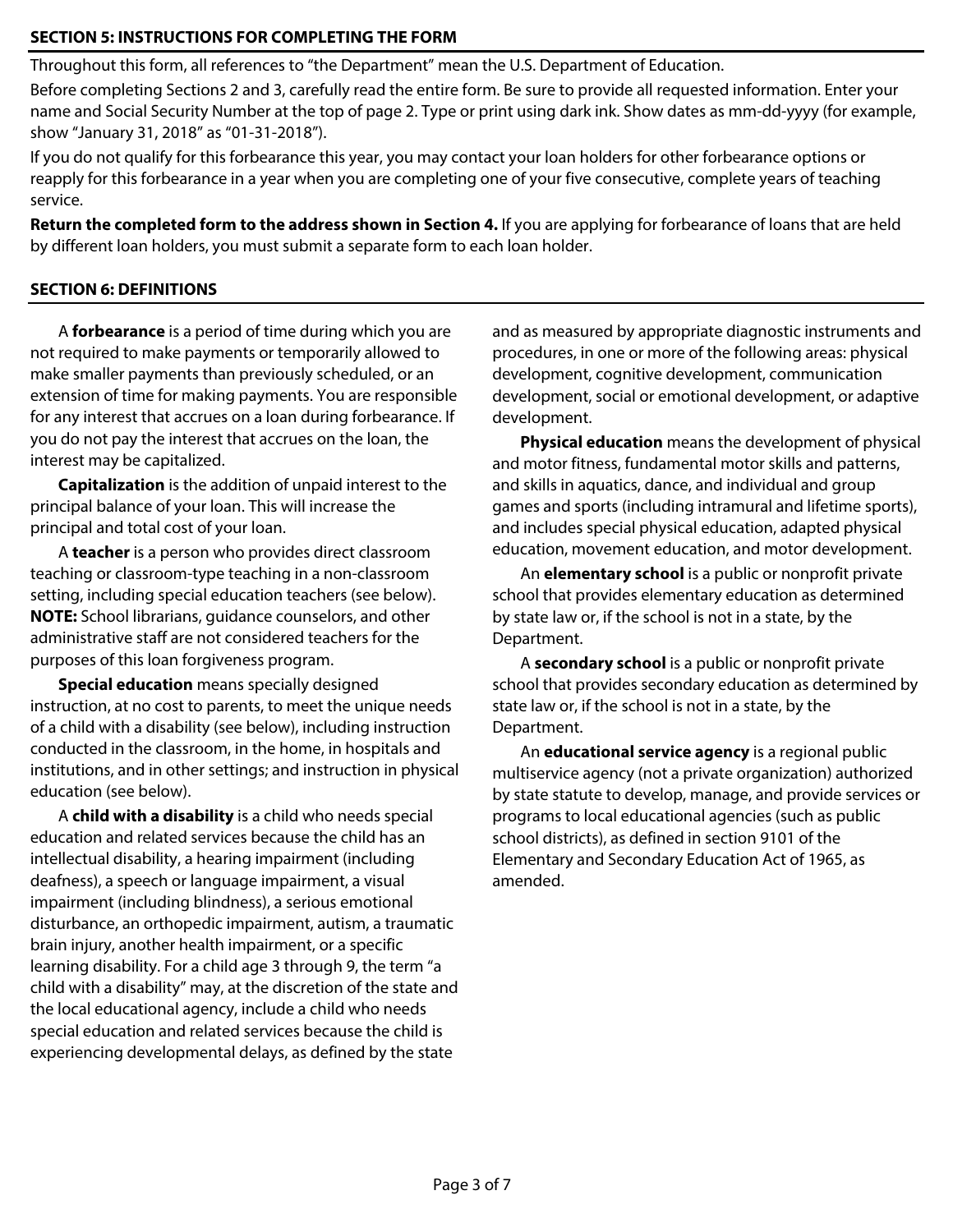#### An **academic year** is:

- One complete school year at the same school or for the same educational service agency, or
- Two complete and consecutive half years at different schools or for different educational service agencies, or
- Two complete and consecutive half years from different school years at either the same school or for the same educational service agency or at different schools or for different educational service agencies.

Half years do not include summer sessions. Two half years generally fall within a 12-month period. For schools or educational service agencies that have a year-round program of instruction, a minimum of nine months is considered an academic year.

**Full time** means the standard used by a state in defining full-time employment as a teacher. If you teach in more than one school or educational service agency, full time is based on the combination of all of your qualifying employment.

# **Loans that are eligible for forgiveness** are:

- Federal Direct Stafford/Ford Loans (Direct Subsidized Loans);
- Federal Direct Unsubsidized Stafford/Ford Loans (Direct Unsubsidized Loans);
- Subsidized Federal Stafford Loans;
- Unsubsidized Federal Stafford Loans; and
- Any portion of a Federal Direct Consolidation Loan or Federal Consolidation Loan that paid off an eligible Direct Subsidized Loan, Direct Unsubsidized Loan, Subsidized Federal Stafford Loan, or Unsubsidized Federal Stafford Loan.

Direct PLUS Loans, Federal PLUS Loans, and any portion of a Direct Consolidation Loan or Federal Consolidation Loan that paid off a PLUS loan are not eligible for forgiveness.

The **holder** of your Direct Loan Program loans is the Department. The holder of your FFEL Program loans may be a lender, secondary market, guaranty agency, or the Department. Your loan holder may use a servicer to handle billing and other communications related to your loans. References to "your loan holder" on this form mean either your loan holder or your servicer.

## **SECTION 7: DEFINITION OF HIGHLY QUALIFIED**

# **PUBLIC SCHOOL TEACHERS**

 To be a highly qualified teacher, a **teacher of public elementary or secondary school students** or a **teacher employed by an educational service agency** must:

- Have obtained full state certification as a teacher (including certification obtained through alternative routes to certification) or passed the state teacher licensing examination, and hold a license to teach in that state, except that when used with respect to teaching in a public charter school, the term "highly qualified teacher" means that the teacher meets the requirements set forth in the state's public charter school law; and
- Not have had certification or licensure requirements waived on an emergency, temporary, or provisional basis.

 In addition, a **teacher of elementary school students who is new to the profession** also is considered highly qualified if the teacher:

- Holds at least a bachelor's degree; and
- Has demonstrated, by passing a rigorous state test, subject knowledge and teaching skills in reading, writing, mathematics, and other areas of the basic elementary school curriculum (which may consist of passing a state-required certification or licensing test or tests in reading, writing, mathematics, and other areas of the basic elementary school curriculum).

j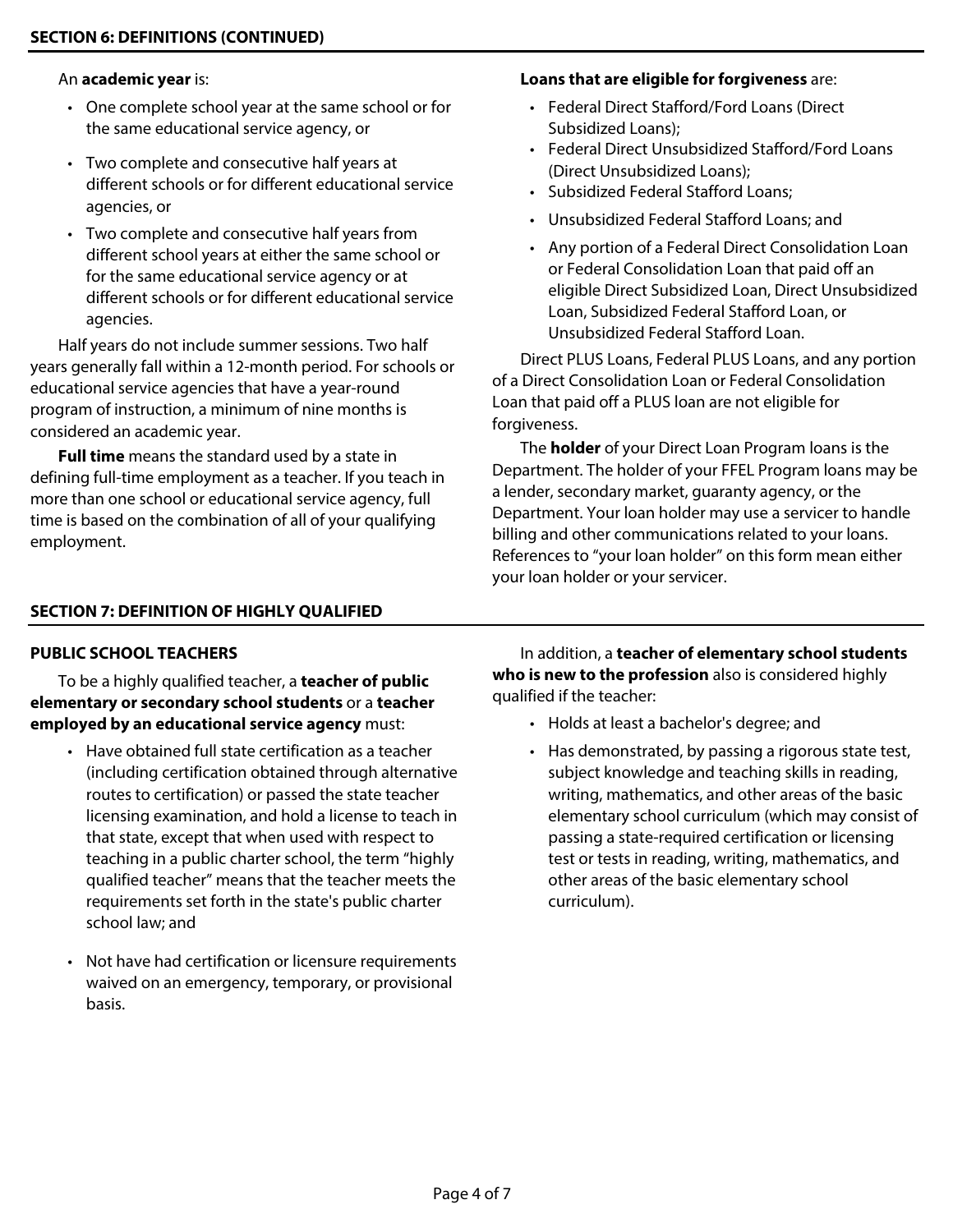A **teacher of middle or secondary school students who is new to the profession** also is considered highly qualified if the teacher:

- Holds at least a bachelor's degree; and
- Has demonstrated a high level of competency in each of the academic subjects in which the teacher teaches by: **(1)** passing a rigorous state academic subject test in each of the academic subjects in which the teacher teaches (which may consist of a passing level of performance on a state-required certification or licensing test or tests in each of the academic subjects in which the teacher teaches); or **(2)** successful completion, in each of the academic subjects in which the teacher teaches, of an academic major, a graduate degree, coursework equivalent to an undergraduate academic major, or advanced certification or credentialing.

 A **teacher of elementary, middle, or secondary school students who is not new to the profession** also is considered highly qualified if the teacher holds at least a bachelor's degree and:

- Meets the applicable standards of a teacher of elementary, middle, or secondary school students who is new to the profession; or
- Demonstrates competence in all the academic subjects in which the teacher teaches based on a high objective, uniform state standard of evaluation that: **(1)** is set by the state for both grade

appropriate academic subject matter knowledge and teaching skills; **(2)** is aligned with challenging state academic content and student academic achievement standards and developed in consultation with core content specialists, teachers, principals, and school administrators; **(3)** provides objective, coherent information about the teacher's attainment of core content knowledge in the academic subjects in which a teacher teaches; **(4)** is applied uniformly to all teachers in the same academic subject and the same grade level throughout the state; **(5)** takes into consideration, but is not based primarily on, the time the teacher has been teaching in the academic subject; **(6)** is made available to the public upon request; and **(7)** may involve multiple, objective measures of teacher competency.

## **PRIVATE SCHOOL TEACHERS**

 To be a highly qualified teacher, a **teacher in a private, non-profit elementary or secondary school** who is not a highly qualified teacher as defined above must satisfy rigorous subject knowledge and skills tests by taking competency tests in applicable grade levels and subject areas. The competency tests must be recognized by five or more states for the purposes of fulfilling the highly qualified teacher requirements under section 9101 of the Elementary and Secondary Education Act of 1965. The teacher must also achieve a score on each test that equals or exceeds the average passing score for those states.

#### **SECTION 8: TERMS AND CONDITIONS**

The Teacher Loan Forgiveness Program is intended to encourage individuals to enter and continue in the teaching profession. Under this program, if you teach full time for five consecutive, complete academic years at certain elementary and secondary schools or for certain educational service agencies that serve low-income families and meet other qualifications, you may be eligible for forgiveness of up to a combined total of \$5,000 or \$17,500 (as applicable) of principal and interest on your Direct Loan and/or FFEL program loans.

Your loan holder will not return any payments you make during the period in which you meet the qualifications for this loan forgiveness. This forbearance is intended to assist borrowers who are expected to qualify for forgiveness of their total loan amounts, by allowing them to not make payments during this period.

You may qualify for forbearance while performing qualifying teaching service only if your loan holder

determines that the expected forgiveness amount for which you are performing the service (up to \$5,000 or up to \$17,500, as applicable) will satisfy the anticipated outstanding balance of your eligible loans at the end of your fifth year of qualifying teaching service.

To qualify for loan forgiveness, you must not have had an outstanding balance on a Direct Loan or FFEL program loan on October 1, 1998, or on the date that you obtained a Direct Loan or FFEL program loan after October 1, 1998.

You are not eligible to receive forgiveness on a defaulted loan unless you have first made satisfactory repayment arrangements with the holder of the defaulted loan.

Any loan for which you are seeking forgiveness must have been made before the end of your five consecutive, complete academic years of qualifying teaching service.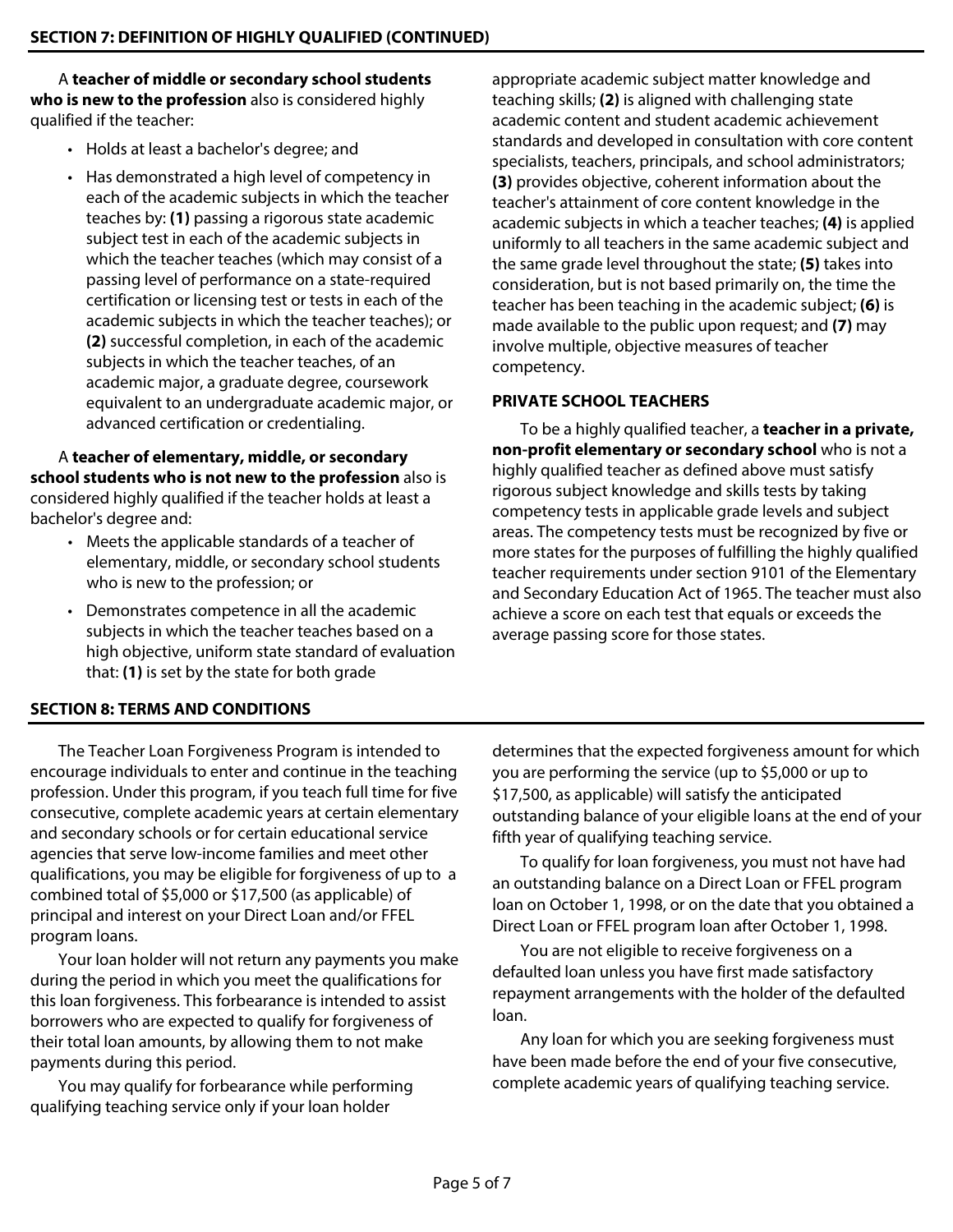You may not receive benefits through the AmeriCorps Program under Subtitle D of Title 1 of the National and Community Service Act of 1990 or loan forgiveness under the Direct Loan Public Service Loan Forgiveness Program for the same period of teaching service for which you receive forgiveness under this Teacher Loan Forgiveness Program.

You must have been employed as a full-time teacher for five consecutive, complete academic years at an elementary or secondary school or for an educational service agency that is listed in the Annual Directory of Designated Low-Income Schools for Teacher Cancellation Benefits (TCLI Directory). The TCLI Directory is available online at [StudentLoans.gov/myDirectLoan/tcli.action](https://studentloans.gov/myDirectLoan/tcli.action). If this directory is not available before May 1 of any year, the previous year's directory may be used. To qualify for inclusion in the TCLI Directory, a school or educational service agency must: **(1)** be in a school district that qualifies for funds under Title I of the Elementary and Secondary Education Act of 1965, as amended; and **(2)** have been selected by the Department based on a determination that more than 30% of the school's or educational service agency's total enrollment is made up of children who qualify for services provided under Title 1.

All elementary and secondary schools operated by the Bureau of Indian Education (BIE) or operated on Indian reservations by Indian tribal groups under contract with the BIE qualify as schools serving low-income students.

If your school or educational service agency is included in the TCLI Directory for at least one qualifying year of your teaching service, but does not qualify for inclusion in the TCLI Directory during subsequent years, your **subsequent** years of teaching at that school or educational service agency may be counted toward the required five years of teaching. Any years of teaching **before** the school or educational service agency qualified for inclusion in the TCLI Directory may not be counted.

If you were unable to complete an academic year of teaching, that year may still be counted toward the required five consecutive, complete academic years if: **(1)** you completed at least one-half of the academic year; **(2)** your employer considers you to have fulfilled your contract requirements for the academic year for the purposes of salary increases, tenure, and retirement; and **(3)** you were unable to complete the academic year because: **(A)** you returned to postsecondary education, on at least a half-time basis, in an area of study directly related to the performance of the teaching service described above; or **(B)** you had a condition covered under the Family and Medical Leave Act of 1993 (FMLA); or **(C)** you were called or ordered to active duty status for more than 30 days as a member of a reserve component of the Armed Forces.

Absence due to a period of postsecondary education, a condition covered under the FMLA, or active duty service, including the time needed for you to resume teaching no later than the beginning of the next regularly scheduled academic year, is not considered a break in the required five consecutive, complete academic years.

You may qualify for forgiveness based on qualifying teaching service at any combination of eligible elementary schools, secondary schools, or educational service agencies.

Teaching at an eligible elementary or secondary school may be counted only if at least one of the five years of teaching was after the 1997 -1998 academic year.

Teaching for an eligible educational service agency may be counted only if the consecutive five-year period includes qualifying service for an eligible educational service agency performed after the 2007 -2008 academic year.

You may receive **up to \$5,000** in loan forgiveness if you were a highly qualified full-time teacher for elementary or secondary school students or (only if your qualifying teaching service began before October 30, 2004) you were **(1)** a full-time teacher for elementary school students and you demonstrated knowledge and teaching skills in reading, writing, mathematics, and other areas of the elementary school curriculum, or **(2)** a full-time teacher for secondary school students and you taught in a subject area that was relevant to your academic major.

You may receive **up to \$17,500** in loan forgiveness if you were: **(1)** a highly qualified full-time teacher of mathematics or science to secondary school students; or **(2)** a highly qualified full-time special education teacher whose primary responsibility was to provide special education to children with disabilities, and you taught children with disabilities that corresponded to your area of special education training and have demonstrated knowledge and teaching skills in the content areas of the curriculum that you taught.

If you are determined to be eligible for loan forgiveness under this program, your loan holder will not refund any payments that you made or that were made on your behalf before the determination of eligibility.

You are not eligible for forgiveness of more than a **combined total of \$5,000 or \$17,500** (as applicable) of principal and interest of your Direct Loan and/or FFEL program loans. You must repay any loan balance that remains after forgiveness has been granted.

If you receive loan forgiveness based on any false, fictitious, or fraudulent statements that you make on this form or on any accompanying documents, you may be required to repay the amount forgiven and may be subject to civil and criminal penalties under applicable federal law.